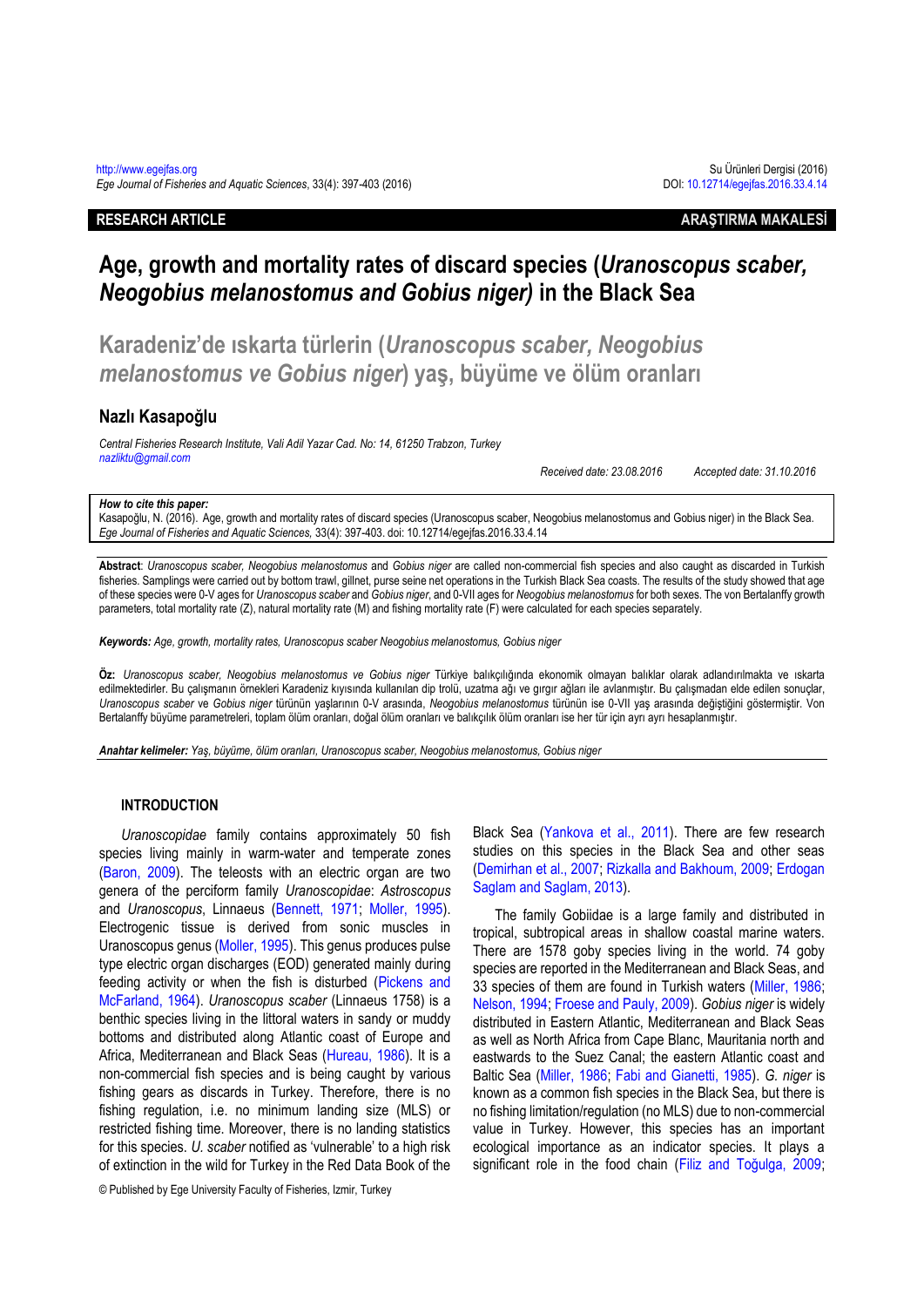[Katalay and Parlak, 2002\)](#page-6-14). Although, the studies were conducted on this species caught from Aegean Sea related to its age, growth, reproduction, biological characteristics, diet, environmental effects and pollution (Katalay and Parlak, 2002; [Filiz and Toğulga, 2009](#page-6-13)). There is only one research conducted about its age and growth parameters in the Black Sea [\(Van,](#page-6-15)  [2012\)](#page-6-15).

The other goby fish *Neogobius melanostomus* (Pallas, 1811) is an invasive species inhabiting in the Black and Caspian seas and was probably introduced through other seas (the seas of Atlantic, Europa and America) via ballast waters [\(Skora and Stolarski, 1993\)](#page-6-16). This species is a successful colonist (high fecundity, wide tolerance of abiotic and biotic factors), having a short generation time, fast growth rates [\(Lodge, 1993\)](#page-6-17). This species is commonly found in the Black Sea without any market value just as *G. niger* which are no management measures on this species in Turkey. There are numerous studies on all these species in Turkish and other seas in the world [\(Lodge, 1993;](#page-6-17) [Skora and Stolarski, 1993;](#page-6-16)  [Macinnis and Corkum, 2000;](#page-6-18) [Simonovic et al., 2001;](#page-6-19) [Corkum et](#page-6-20)  [al., 2004;](#page-6-20) [Kurt, 2005;](#page-6-21) [Engin, 2008;](#page-6-22) [Gümüs and Kurt, 2009;](#page-6-23)  [Sokolowska and Fey, 2011\)](#page-6-24).

The present study aims to determine age, growth and mortality parameters of *Uranoscopus scaber*, *Gobius niger* and *Neogobius melanostomus* obtained from the Turkish Black Sea coastal waters. These parameters are required for the management of fish stocks and planning of the future for the sustainable fisheries in the framework of the common fisheries policy.

### **MATERIAL AND METHODS**

This study was carried out in sampling stations in Hopa, Rize, Trabzon, Giresun, Ordu, Samsun, Sinop seasonally between 2008–201[1 \(Figure 1\)](#page-1-0).



<span id="page-1-0"></span>**Figure 1.** Sampling stations

Totally 439 specimens collected, 155 were individuals of *U. scaber*, 112 were indv. of *G. niger* and 172 were indv. of *N. melanostomus.* The samples were caught by bottom trawl nets with 40 mm mesh size in the cod end, purse seine nets with 12 -15 mm mesh size in the bunt and gillnets with 34 - 36 mm mesh size).

Total length and weight of the samples were measured and weighed to within 1 mm and 0.01 g precision, respectively. The sagittal otoliths were removed from each fish, cleaned in alcohol, dried and fixed on ELISA microplate. Age was estimated by stereomicroscope (Leica MZ75); was performed by different researcher. The left or right otolith was used for age estimation depending on the clarification of the annulus.

The length-weight relationship was estimated with the formulae of  $W = aL<sup>b</sup>$  for both sexes, where a and b are constant, W is the total weight (g), and L is the total length (cm) (Ricker, [1975\)](#page-6-25). The von Bertalanffy growth parameters were calculated for each sex group by using the formulae of Lt =  $L_{\infty}(1 - e^{-k(t - \frac{1}{2})t})$ <sup>t<sub>0</sub>)</sup>, where L∞ is asymptotic length (cm), t is age (year), k is the growth rate (year -1), and  $t_0$  is the hypothetical age at zero length (year) [\(Beverton and Holt, 1957;](#page-6-26) [Pauly, 1983;](#page-6-27) [Sparre](#page-6-28)  [and Venema, 1992;](#page-6-28) [King, 1995\)](#page-6-29). The instantaneous total mortality coefficient  $(Z)$  was calculated by the formulae of  $Z =$ lnS [\(Ricker, 1975\)](#page-6-25), where S is the survival rate. Natural mortality rate (M) was determined by  $M = 0.8 \times exp(-0.0152 -$ 0.279 Ln L∞ + 0.6543 Ln K + 0.463 LnT), where T is the average annual water temperature in the fishing area (°C) [\(Ricker, 1975;](#page-6-25) [King, 1995\)](#page-6-29). Fishing mortality (F) was estimated from F=M-Z [\(Gulland, 1971\)](#page-6-30). All statistics (student t test) and graphs were carried out Microsoft Excel software ®.

### **RESULTS**

In this study, 155 *U. scaber* specimens were found in between 5.2 and 23.4 cm. Samples were mainly distributed in the range of 10.0-14.0 cm (57%). Mean length of *U. scaber* was calculated as 14.87±3.436 cm for females, 14.45±3.488 cm for males and 12.44±4.659 cm for overall samples. Mean weight was estimated as 66.68±25.920 g for females, 59.80±23.521 g for males and 47.59±24.370 g for all specimen. No significant differences were identified between the lengths of this species for males and females (P>0.05). Majority of samples were represented by females as 58%. [Figure 2](#page-3-0) shows the lengthweight relationships for females, males and both sexes. The age of *U. scaber* was estimated in the range of 0-V. The maximum age group was determined as V years for both sexes [\(Table 1\)](#page-2-0).

The age-length and age-weight relationships were given in [Figure 3.](#page-5-0) The Von Bertalanffy growth equation (VBGE) of the *U. scaber* was determined for sexes, females and males as L<sub>t</sub>=32.68(1-e<sup>-0.16(t+1.71)</sup>), Lt=38.82(1-e<sup>-0.12(t+2.00)</sup>), Lt=31.07(1-e<sup>-</sup>  $0.15(t+1.75)$ , respectively [\(Table 2\)](#page-2-1). The instantaneous total mortality rate (Z) of *U. scaber* was calculated as 0.40 year-1 , natural mortality (M) as 0.33 year<sup>1</sup> and fishing mortality (F) as 0.07 year<sup>-1</sup> [\(Table 2\)](#page-2-1).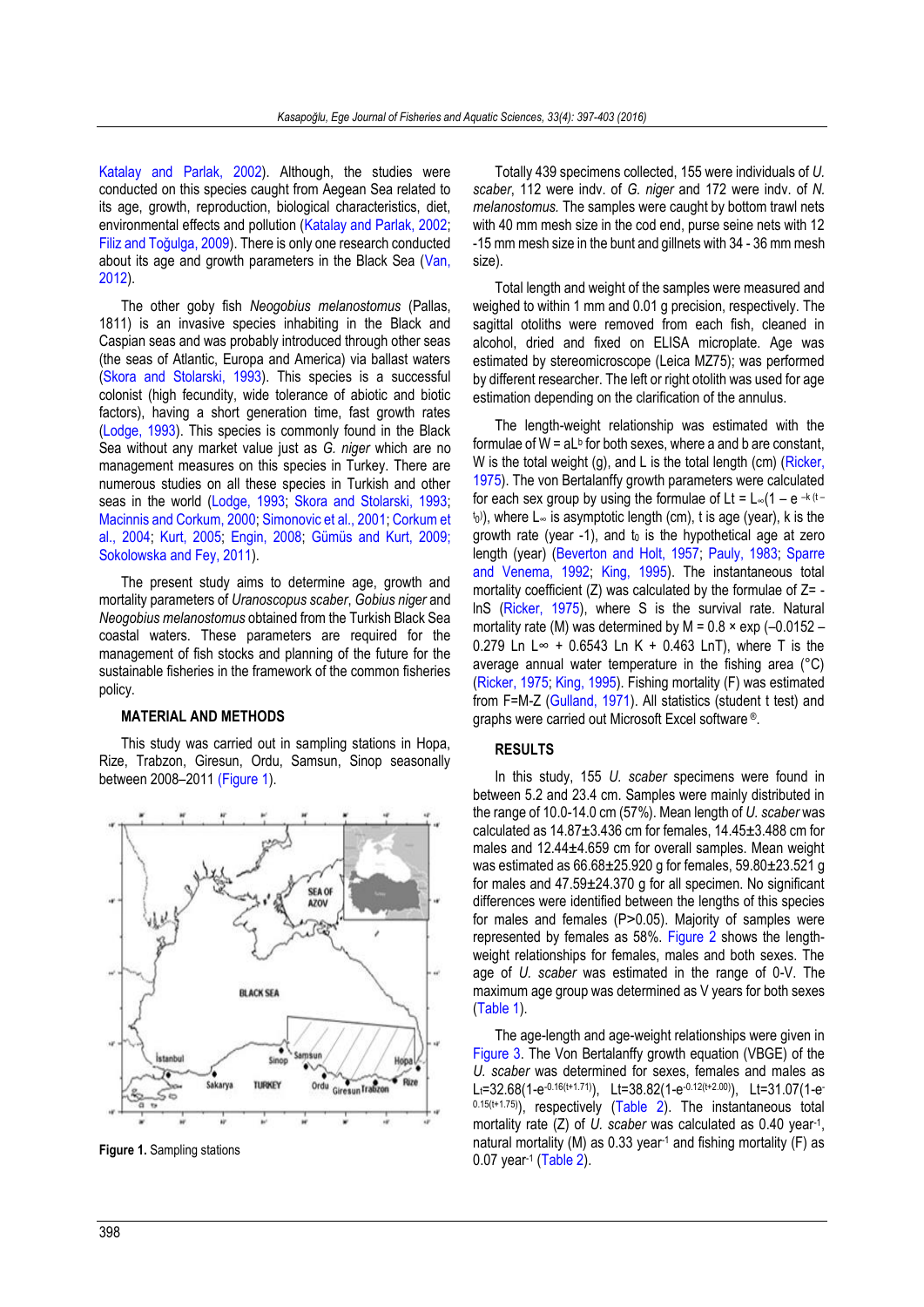|                |             |                         | Uranoscopus scaber |                   |                         | Gobius niger      |                  |                         | <b>Neogobius melanostomus</b> |                   |
|----------------|-------------|-------------------------|--------------------|-------------------|-------------------------|-------------------|------------------|-------------------------|-------------------------------|-------------------|
| Age            | <b>Sex</b>  | $\overline{\mathsf{N}}$ | $L$ (cm) $\pm$ SD  | $W(g) \pm SD$     | $\overline{\mathsf{N}}$ | $L$ (cm) $\pm$ SD | $W$ (g) $\pm$ SD | $\overline{\mathsf{N}}$ | $L$ (cm) $\pm$ SD             | $W$ (g) $\pm$ SD  |
|                |             | 10                      | $6.72 \pm 0.839$   | $6.19 \pm 2.096$  |                         |                   |                  |                         |                               |                   |
| 0              | F           | 10                      | 7.52±0.404         | $19.06 \pm 2.141$ | 4                       | 7.20±0.381        | $6.76 \pm 1.274$ | 9                       | 7.49±0.611                    | 7.01±2.024        |
|                | M           | 8                       | $7.33 \pm 0.458$   | $18.22 \pm 3.182$ | 1                       | $6.80 \pm 0.704$  | $4.09 \pm 1.822$ | 9                       | $6.69 \pm 0.377$              | $5.00 \pm 1.512$  |
|                | $I + F + M$ | 28                      | $7.13 \pm 1.376$   | 7.68±4.602        | 5                       | $7.12 \pm 0.511$  | $6.22 \pm 1.467$ | 18                      | 7.11±0.544                    | $6.74 \pm 1.935$  |
|                | F           | 44                      | 11.86±0.655        | 27.15±7.392       | 41                      | $9.83 \pm .0836$  | 13.68±4.633      | 60                      | 12.88±0.810                   | 26.44±3.714       |
| 1              | M           | 15                      | 11.72±0.897        | 25.59±7.072       | 29                      | $9.88 \pm 0.816$  | 13.49±4.227      | 22                      | 12.20±0.837                   | $24.61 \pm 3.127$ |
|                | $F+M$       | 59                      | 11.80±0.667        | 26.52±7.206       | 70                      | $9.85 \pm 0.822$  | 13.74±4.421      | 82                      | 12.54±0.834                   | 25.43± 3.534      |
|                | F           | 16                      | 13.97±0.451        | 47.78±5.337       | 9                       | 11.98±0.365       | 25.57±2.811      | 25                      | 14.36±0.497                   | 42.01±3.868       |
| $\mathbf 2$    | M           | 8                       | 13.88±0.544        | 45.35±9.741       | 5                       | 11.80±0.318       | 22.41±2.768      | 16                      | 14.12±0.471                   | 36.52±3.070       |
|                | $F+M$       | 24                      | 13.94±0.474        | 46.97±6.988       | 14                      | 11.92±0.357       | 24.59±2.994      | 41                      | 14.20±0.481                   | 38.32±3.446       |
|                | F           | 10                      | 15.82±0.679        | 73.78±9.696       | 8                       | 13.02±0.298       | 29.63±4.371      | $\boldsymbol{9}$        | 16.66±0.935                   | $60.21 \pm 7.611$ |
| 3              | M           | 9                       | 15.70±0.508        | 67.85±8.245       | 5                       | 12.90±0.285       | 29.88±4.033      | 8                       | 16.05±1.094                   | 52.68±7.041       |
|                | $F+M$       | 19                      | 15.76±0.591        | 70.97±8.279       | 13                      | 12.97±0.274       | 29.73±4.071      | 17                      | 16.32±0.995                   | 56.21±7.215       |
|                | F           | 9                       | 18.05±0.837        | 110.89±10.598     | $\overline{4}$          | 14.77±0.741       | 42.69±7.074      | 3                       | 17.85±0.703                   | $60.83 \pm 7.804$ |
| 4              | M           | 6                       | 18.25±1.061        | 101.84±9.041      | 3                       | 14.37±0.785       | 42.24±4.447      | 2                       | 17.55±0.711                   | 55.86±7.052       |
|                | $F+M$       | 15                      | 18.09±0.822        | 109.08±9.512      | 7                       | 14.57±0.744       | 42.47±5.894      | 5                       | 17.70±0.703                   | 59.29±6.814       |
|                | F           | 8                       | 21.44±1.439        | 165.57±12.741     | $\overline{2}$          | 15.60±2.010       | 50.08±2.757      | 3                       | 19.67±1.252                   | 111.61±8.984      |
| ${\bf 5}$      | M           | 2                       | 21.01±0.882        | 159.34±14.375     | 1                       | 15.50             | 47.22            | 1                       | 18.00                         | 98.46             |
|                | $F+M$       | 10                      | $21.33 \pm 1.217$  | 163.08±13.194     | 3                       | 15.57±1.971       | 49.61±2.841      | 4                       | $19.25 \pm 1.258$             | 108.32±9.014      |
|                | F           |                         |                    |                   |                         |                   |                  | $\overline{2}$          | 24.50±1.110                   | 177.53±9.083      |
| 6              | M           |                         |                    |                   |                         |                   |                  | $\mathbf{1}$            | 23.80                         | 160.59            |
|                | $F+M$       |                         |                    |                   |                         |                   |                  | 3                       | 24.15±1.121                   | 169.06±9.175      |
|                | F           |                         |                    |                   |                         |                   |                  | 1                       | 26.40                         | 269.88            |
| $\overline{7}$ | M           |                         |                    |                   |                         |                   |                  | 1                       | 25.60                         | 249.66            |
|                | $F+M$       |                         |                    |                   |                         |                   |                  | 2                       | $26.00 \pm$                   | 259.77±14.298     |
|                |             |                         |                    |                   |                         |                   |                  |                         | 0.565                         |                   |
|                | F           | 90                      | 14.87±3.436        | 66.68±25.920      | 68                      | 10.86±2.070       | 19.47±11.094     | 112                     | $13.48 \pm$                   | 30.38± 11.742     |
|                |             |                         |                    |                   |                         |                   |                  |                         | 3.548                         |                   |
|                | M           | 43                      | 14.45±3.488        | 59.80±23.521      | 44                      | 10.77±2.006       | 19.06±11.235     | 60                      | $12.66 \pm$                   | 29.32± 15.716     |
| Total          |             |                         |                    |                   |                         |                   |                  |                         | 3.746                         |                   |
|                | $F+M$       |                         |                    |                   | 112                     | 10.80±2.036       | 19.31±11.100     | 172                     | $12.86 \pm$                   | 28.96± 14.607     |
|                |             |                         |                    |                   |                         |                   |                  |                         | 3.613                         |                   |
|                | $I + F + M$ | 155                     | 12.44±4.659        | 47.59±24.370      |                         |                   |                  |                         |                               |                   |

<span id="page-2-0"></span>**Table 1.** Age, mean length and weight of species (I: Immature, F: Female, M: Male)

<span id="page-2-1"></span>

| Table 2. Von Bertalanffy growth parameters, mortality and survival rates of species |  |  |  |
|-------------------------------------------------------------------------------------|--|--|--|
|                                                                                     |  |  |  |

| <b>Species</b>         | ┗∞    | "    |             |      |      |      | M    |
|------------------------|-------|------|-------------|------|------|------|------|
| Uranoscopus scaber     | 32.68 | 0.16 | 1.71<br>- 1 | 0.67 | 0.40 | 0.07 | 0.33 |
| Gobius niger           | 17.95 | 0.27 | $-1.50$     | 0.51 | 0.68 | 0.14 | 0.54 |
| Neogobius melanostomus | 36.08 | 0.14 | $-1.57$     | 0.58 | 0.54 | 0.25 | 0.29 |

In total, 112 sample units were caught for *G. niger* distributing between 6.80 and 15.8 cm. The majority of specimens were varied in 9.0-11.9 cm (56%). Females were found dominant in this distribution (61%). Mean length and mean weight were estimated for each sex and pooled samples of both sexes. Mean length of *G. niger* was found females, males and both sexes as 10.86±2.070 cm, 10.77±2.006 cm and 10.80±2.036 cm, respectively. Mean weight was also determined for females, males and pooled samples of both sexes as 19.47±11.094 g, 19.06±11.235 g and 19.31±11.100 g, respectively. Differences between the lengths of this species for males and females were not found statistically significant (P˃0.05). Length-weight relationships of *G. niger* were

estimated as W=0.0180L2.856 for both sexes, W=0.0152L2.964 for females and W=0.0107L3.098 for males [\(Figure 2\)](#page-3-0). The age composition of the species was observed between 0-V years. The most dominant age group was determined as I age class [\(Table 1\)](#page-2-0).

[Figure 3](#page-5-0) shows the age-length and age-weight relationship for this species. VBGE was computed for females, males and pooled samples as Lt=18.57(1-e<sup>-0.26(t+1.78)</sup>), Lt=17.81(1-e  $(0.30(t+1.57))$  and Lt=17.95(1-e<sup>-0.27(t+1.50)</sup>), respectively (Table 2). The instantaneous total mortality rate (Z) of *G. niger* was calculated 0.68 year-1 , natural mortality (M) as 0.54 year-1 and fishing mortality (F) as 0.14 year-1 [\(Table 2\)](#page-2-1).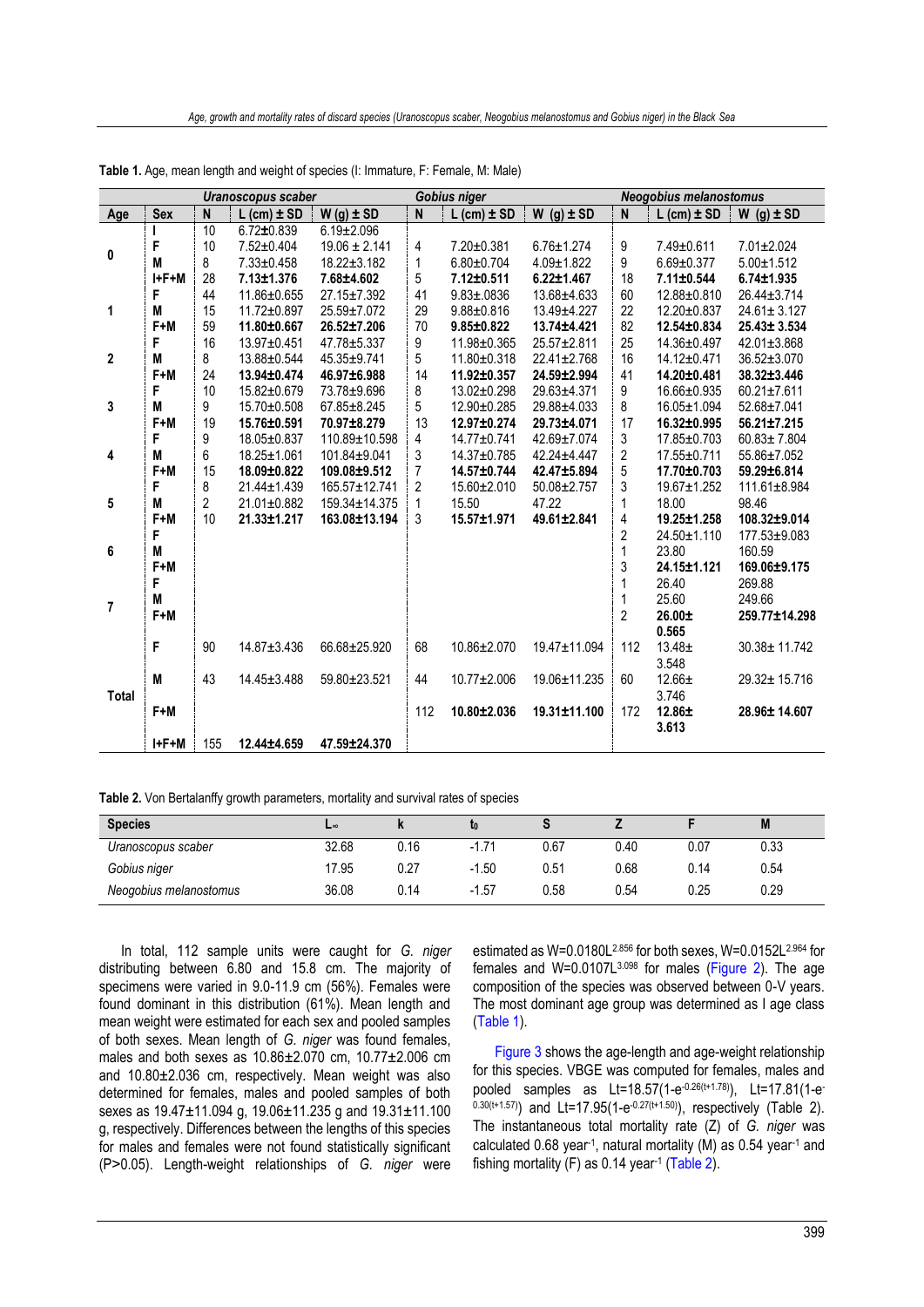

<span id="page-3-0"></span>**Figure 2.** Length-weight relationships of species

<span id="page-3-1"></span>In total, 172 *N. melanostomus* samples were examined in this research. The sample lengths were found min. 6.5 cm and max. 26.40 cm. The majority (69%) of them ranged from 8.0- 13.0 cm. The mean length of this species was estimated as 12.86± 3.613 cm for sexes, 13.48± 3.548 cm for females and 12.66± 3.746 cm for males. The mean weight of *N. melanostomus* was calculated as 28.96± 14.607 g for pooled samples of both sexes,  $30.38 \pm 11.742$  g for females and 29.32± 15.716 g for males. Differences between the lengths of this species for males and females were found statistically insignificant (P>0.05). The length-weight relationships of this species were determined as W=0.0114L3.088 for both sexes, W=0.0148L<sup>2.79</sup> for females and W=0.0102L<sup>3.06</sup> for males (Figure [2\)](#page-3-0). The age composition of *N. melanostomus* varied in 0-VII years old for males and females [\(Table 1\)](#page-2-0). The most dominant age class was I age class (48%), followed by II age class (37%). VBGE of this species was calculated for both sexes as Lt=36.08(1-e<sup>-0.14(t+1.57)</sup>), for females as Lt=38.08(1-e<sup>-0.12(t+1.62)</sup>) and for males as Lt=33.87(1-e<sup>-0.16(t+1.33</sup>)) [\(Table 2\)](#page-2-1). The instantaneous total mortality rate (Z) of *N. melanostomus* was calculated as 0.54 year-1 , natural mortality (M) as 0.29 year-1 and fishing mortality  $(F)$  as 0.25 year<sup>-1</sup> [\(Table 2\)](#page-2-1).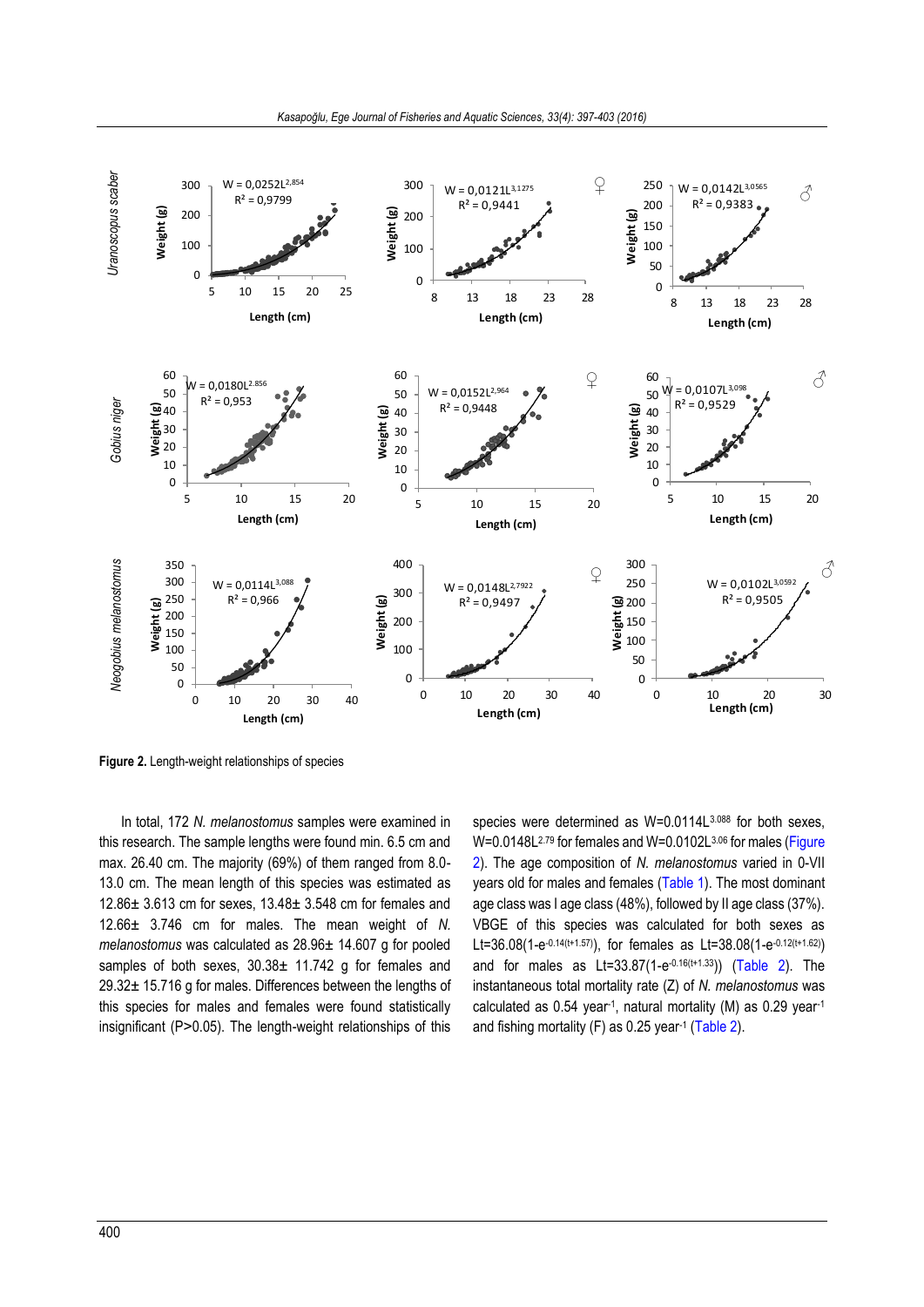|                          |               |       |         |      | Uranoscopus scaber |      |            |                    |          | Gobius niger |      |      |     |        |          | Neogobius melanostomus |      |      |        |
|--------------------------|---------------|-------|---------|------|--------------------|------|------------|--------------------|----------|--------------|------|------|-----|--------|----------|------------------------|------|------|--------|
| <b>Study</b>             | Area          | Ľ     | ₽       | N    | щ.                 | ⋝    | <b>Age</b> | Ľ                  | 5        |              | ц    | ⋝    | Age | ڐ      | -9       | Σ                      | щ.   | ⋝    | Age    |
| Demirhan et al. (2007)   | Black Sea     | 26.31 | $-0.08$ |      |                    |      | ≧          |                    |          |              |      |      |     |        |          |                        |      |      |        |
| Rizkalla and Bakhoum     | Mediterranean | 35.02 | $-101$  | 8.0  | 0.35               | 0.55 | ₹          |                    |          |              |      |      |     |        |          |                        |      |      |        |
| (2009)                   |               |       |         |      |                    |      |            |                    |          |              |      |      |     |        |          |                        |      |      |        |
| Erdogan Saglam and       | Black Sea     | 44.50 | $-1.24$ | 124  | 0.98               | 0.26 | $\geq$     |                    |          |              |      |      |     |        |          |                        |      |      |        |
| Saglam (2013)            |               |       |         |      |                    |      |            |                    |          |              |      |      |     |        |          |                        |      |      |        |
| Fabi and Gianetti (1985) | Adriatic Sea  |       |         |      |                    |      |            | 18.52 <sub>0</sub> | $-1.694$ |              |      |      | Z   |        |          |                        |      |      |        |
|                          |               |       |         |      |                    |      |            | 16.862             | -2.572   |              |      |      |     |        |          |                        |      |      |        |
| Silva and Gordo (1997)   | Obidos Lagoon |       |         |      |                    |      |            | 16.66              | $-1.91$  |              |      |      | 言   |        |          |                        |      |      |        |
| Filiz (2007)             | İzmir Bay     |       |         |      |                    |      |            | 17.59              | -217     |              |      |      | Z   |        |          |                        |      |      |        |
| Filiz and Togulga (2009) | Aegean Sea    |       |         |      |                    |      |            | 16.693             | $-2.215$ |              |      |      | Z   |        |          |                        |      |      |        |
|                          |               |       |         |      |                    |      |            | 14.842             | -1.462   |              |      |      |     |        |          |                        |      |      |        |
| Van (2012)               | Black Sea     |       |         |      |                    |      |            | 13.50              | $-1.61$  | 1.26         | 0.61 | 0.36 | š   |        |          |                        |      |      |        |
| Kurt (2005)              | Black Sea     |       |         |      |                    |      |            |                    |          |              |      |      |     | 25.292 | $-5.750$ |                        |      |      | $\geq$ |
|                          |               |       |         |      |                    |      |            |                    |          |              |      |      |     | 21.315 | $-9.704$ |                        |      |      |        |
| Engin (2008)             | Black Sea     |       |         |      |                    |      |            |                    |          |              |      |      |     | 19.72  | $-0.049$ |                        |      |      | 三      |
|                          |               |       |         |      |                    |      |            |                    |          |              |      |      |     | 26.85  | $-0.03$  |                        |      |      |        |
| This Study               | Black Sea     | 32.68 | $-1.71$ | 0.40 | 0.07               | 0.33 | $\gtrsim$  | 17.95              | $-1.50$  | 0.68         | 0.14 | 0.54 | λŚ  | 36,08  | -1.57    | 54<br>0.54             | 0.25 | 0.29 | D-VII  |

# Table 3. Comparison of the growth parameters and mortality rates of 3 species **Table 3.** Comparison of the growth parameters and mortality rates of 3 species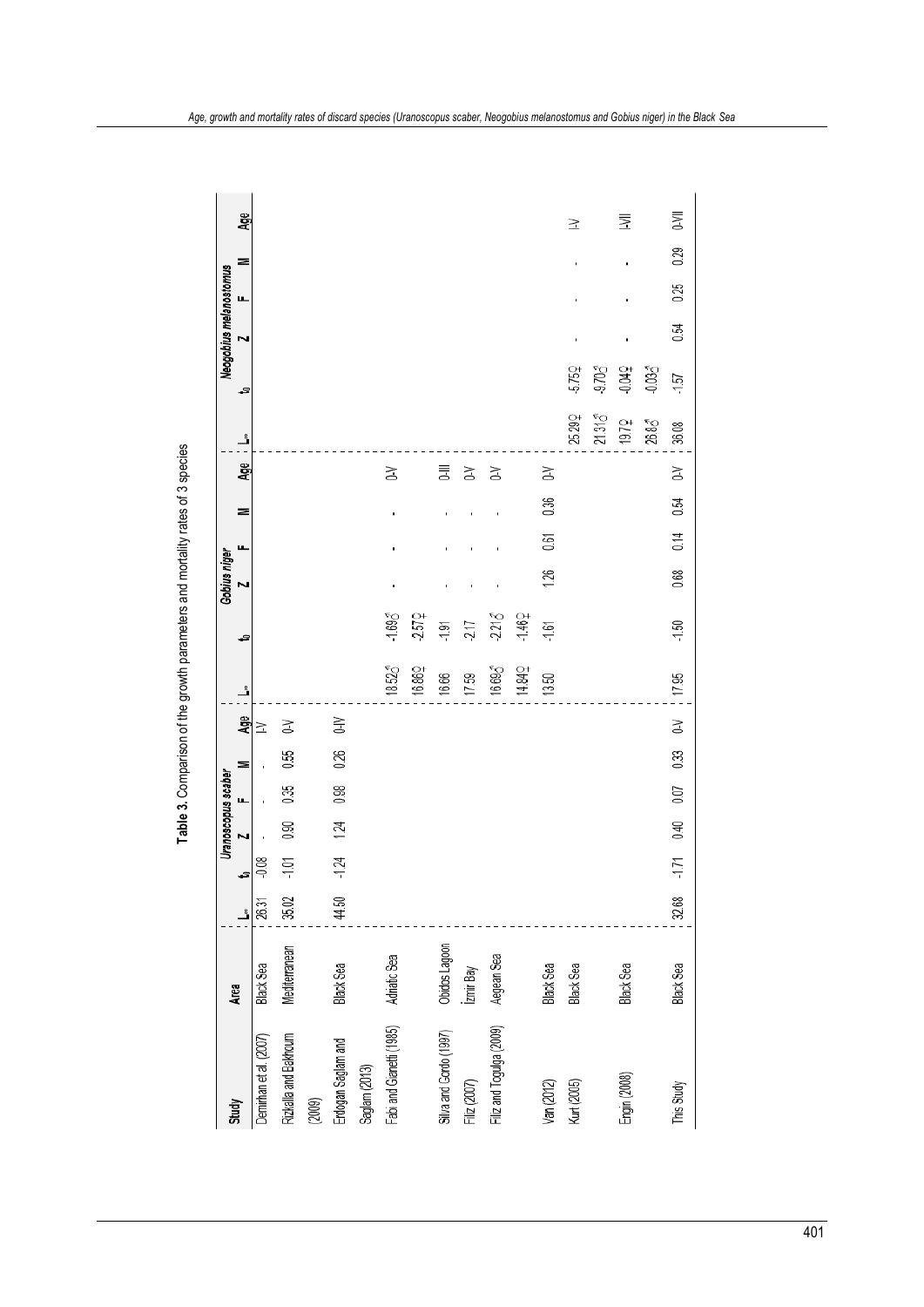



<span id="page-5-0"></span>**Figure 3.** Age-length and age-weight relationships of species

### **DISCUSSION**

The growth parameters and mortality rates of the *U. scaber* supported by results of [Rizkalla and Bakhoum \(2009\).](#page-6-7) The growth and mortality parameters in this study are generally found different from the past studies carried out for the Black Sea ([Erdoğan Sağlam and Sağlam, 2013](#page-6-8); [Demirhan et al.,](#page-6-6)  [2007\)](#page-6-6). The reason for the differences between them may be explained by using the Bhattacharya method in the age determination by [Erdoğan Sağlam and Sağlam \(2013\)](#page-6-8) and reading of false annulus in the age determination by [Demirhan](#page-6-6)  [et al. \(2007\).](#page-6-6) 

The results of this study for growth parameters of *G. niger* supported the findings of [Fabi and Gianetti \(1985\).](#page-6-12) However, there were lower values were reported by [Silva and Gordo](#page-6-31)  [\(1997\),](#page-6-31) [Filiz \(2007\),](#page-6-32) Fili[z and Toğulga \(2009\)](#page-6-13) and [Van \(2012\)](#page-6-15) for this species. The differences can be understood by the different sampling period and gear. Age determination results of this study was found similar t[o Filiz \(2007\),](#page-6-32) [Filiz and Toğulga](#page-6-13)  [\(2009\)](#page-6-13) an[d Van \(2012\),](#page-6-15) however, the results showed different from the findings of [Fabi and Gianetti \(1985\).](#page-6-12) Mortality rates were only found similar to [Van \(2012\).](#page-6-15) The values of growth parameters for *N. melanostomus* are higher than the values observed b[y Kurt \(2005\)](#page-6-21) an[d Engin \(2008\).](#page-6-22) Age analysis of this study was estimated using by otoliths. The differences can be caused due to reading of false rings in otoliths by past studies. This study represents the mortality rates of the relating species for the first time [\(Table 3\)](#page-3-1).